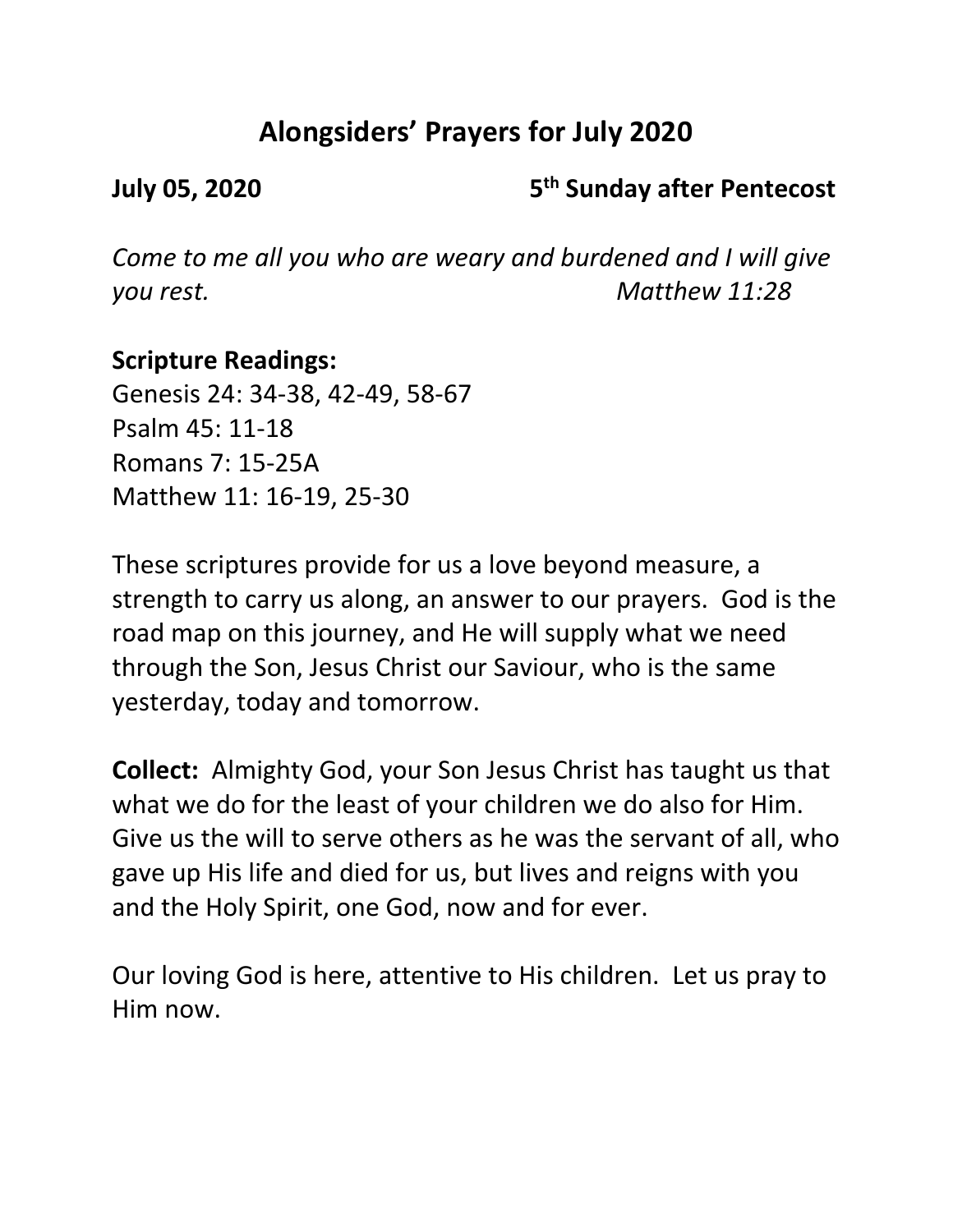Father, we pray that all your people, your church, may always be open to receive your love. Keep us swept clear of pomp, complacency or self-righteousness. Let us come humbly and simply into your presence and wait on you, knowing our dependence on you and rejoicing in it.

As you have called us: Lord, we come to you.

Father, we pray for all world leaders and their governments, for the strength of authority comes not through force and domination, but through co-operation and mutual respect. We pray for greater consideration of the needs of one another and of our planet, and a desire to right past wrongs and injustices.

As you have called us: Lord, we come to you.

Father, we pray for a growing maturity in our thinking and our loving that enables us to be childlike. We pray for healing from all the damage that prevents us from growing up. We pray that our children may be helped to grown strong and we thank you for all we learn from them.

As you have called us: Lord, we come to you.

Father, we pray for all who cry out for rest and relief; all who are carrying terrible burdens that weigh them down; all those whose poverty denies them the chance of healing; all those whose wealth denies them the chance of knowing their need of you.

As you have called us: Lord, we come to you.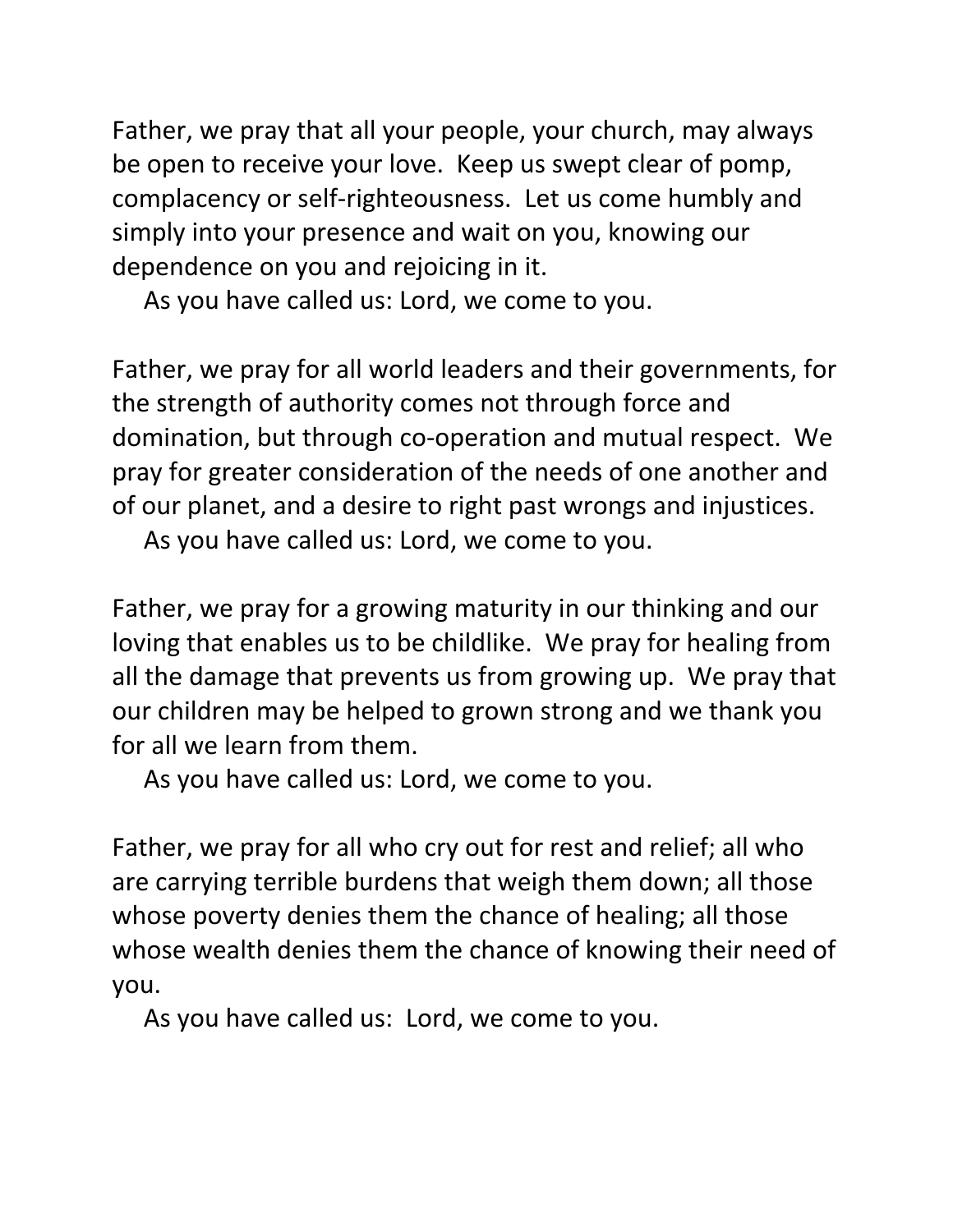Father, we pray for those who die unprepared to meet you, and for all who have died recently, both those well known to us and those dying unknown and unnoticed all over the world.

As you have called us: Lord, we come to you.

Father, we thank you for your gentleness and humility which puts our pride and vanity to shame. Teach us to trust more and more in your truth, discarding what the world considers essential, and rejoicing in your freedom. Merciful Father, accept these prayers for the sake of your Son, our Saviour Jesus Christ. Amen

## **The Lord's Prayer**

**The Grace**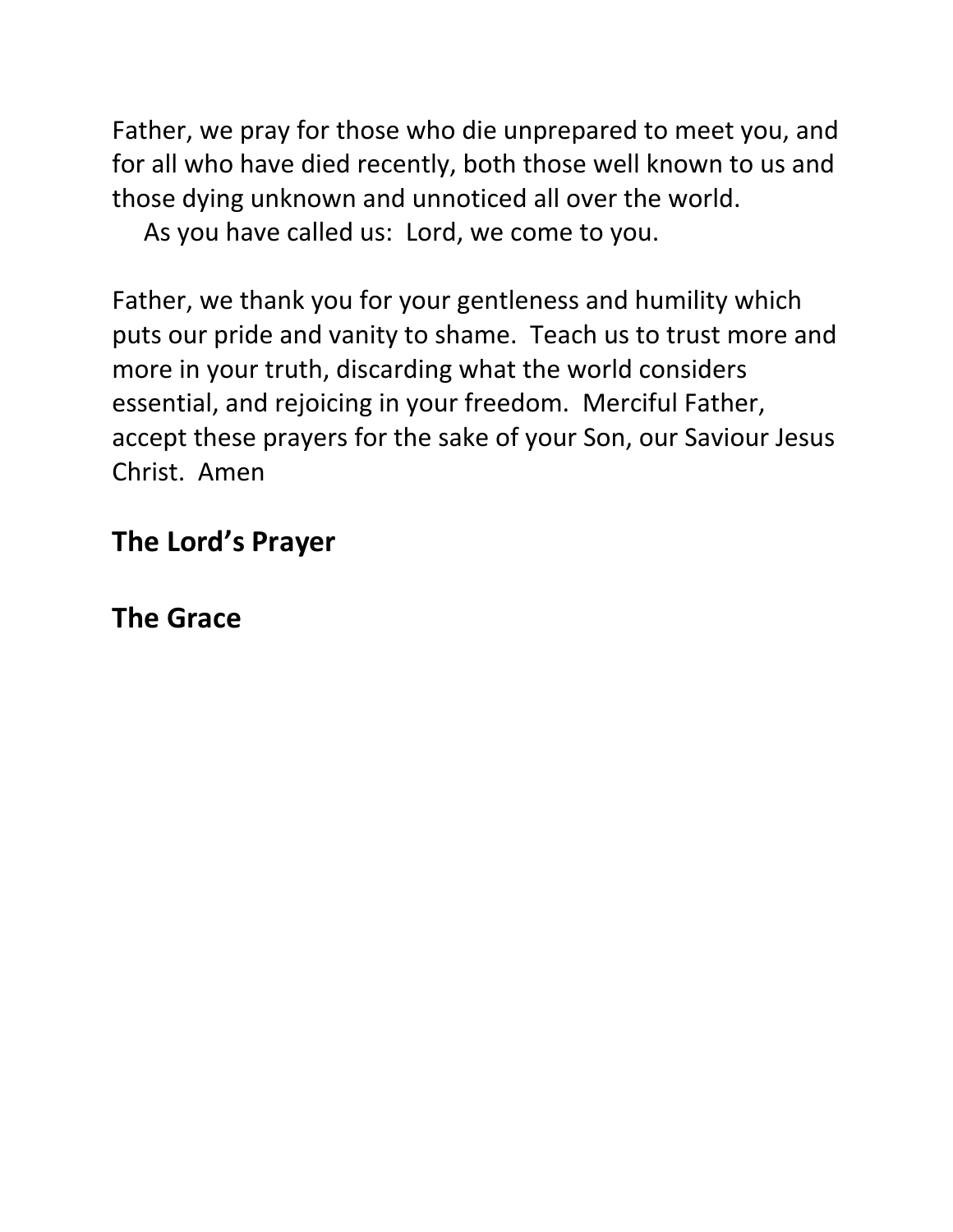#### **Scripture Readings:**

Genesis 25: 19-34 Psalm 119: 1-5-112 Romans 8: 1-11 Matthew 13: 1-9

These scriptures teach us that the word of the Lord is instruction for us to lead a happy and peaceful life; to do what is good and righteous in God's sight; to guide us all the days of our lives, and to be assured of our place with him into eternity. God loves us so much. See His outstretched arms!

**Collect:** Almighty God, you have made us for yourself, and our hearts are restless until they find their rest in you. May we find peace in your service, and in the world to come, see you face to face; through Jesus Christ our Lord, who lives and reigns with you and the Holy Spirit, one God, now and for ever.

Seed of God's word, sown in good soil, watered by His rain and warmed by His sunlight produces a good crop of spiritual fruit. Gathered together as people of God and attentive to His will, let us pray.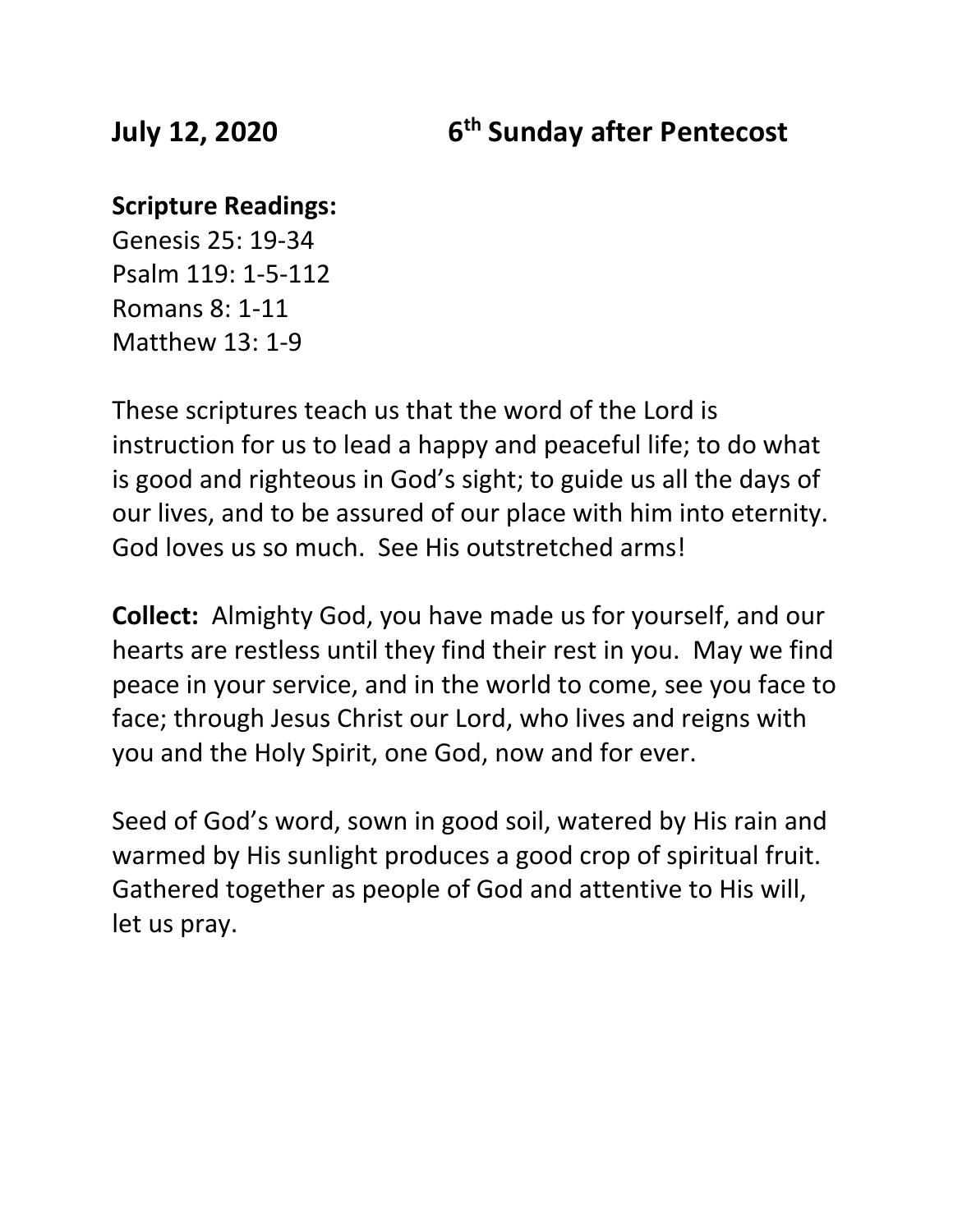Heavenly Father, may your words of truth take root in our hearts and grow to rich maturity. May we hear your will for us and act upon it. May we take seriously our responsibility to encourage and nurture one another in faith at every age and every stage.

Eternal truth living God: your word is life and strength.

Heavenly Father, make our homes places of love and growth, welcoming to all who visit them, and accepting and forgiving to all who are nurtured there. Help us through the quarrels and heartaches, and remind us to honour one another as your cherished ones.

Eternal truth living God: your word is life and strength.

Heavenly Father, may all whose bodies, souls or minds are aching, know the comforting and strengthening power of your companionship, and the healing work of your love. May we be more ready to support and befriend one another through the difficult times, in the name and love of God we worship.

Eternal truth living God: your word is life and strength.

Heavenly Father, we pray for all who are making the journey through physical death, as they put down earthly things and wake to your presence. Bring us all to share with them your life in all its fullness.

Eternal truth living God: your word is life and strength.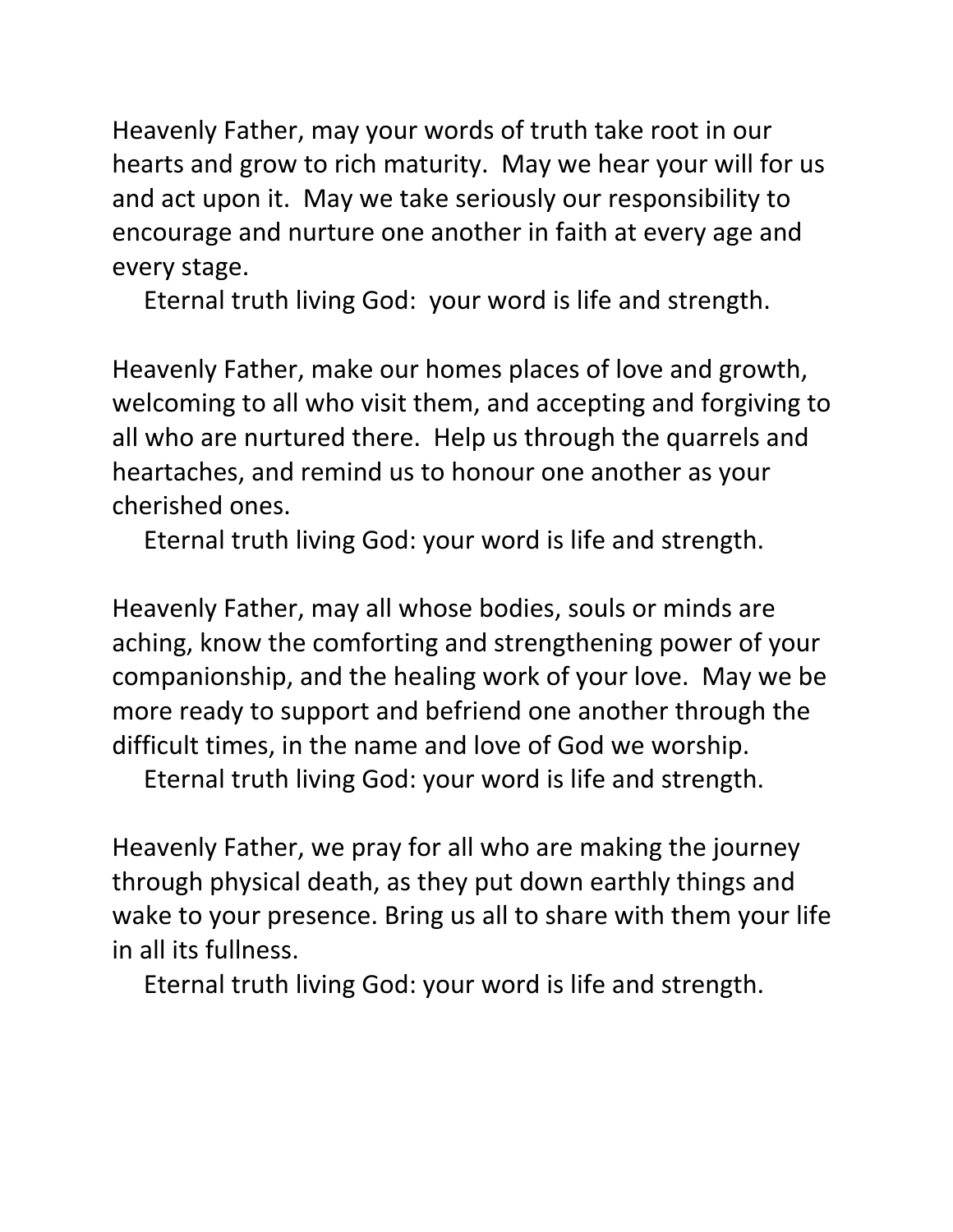Heavenly Father, the rain and sunshine, the growing and harvesting, sing to us of your faithful love, and we offer our thankful praise for all your gifts to us. Merciful Father, accept these prayers for the sake of your Son, our Saviour Jesus Christ. Amen.

# **The Lord's Prayer**

**The Grace**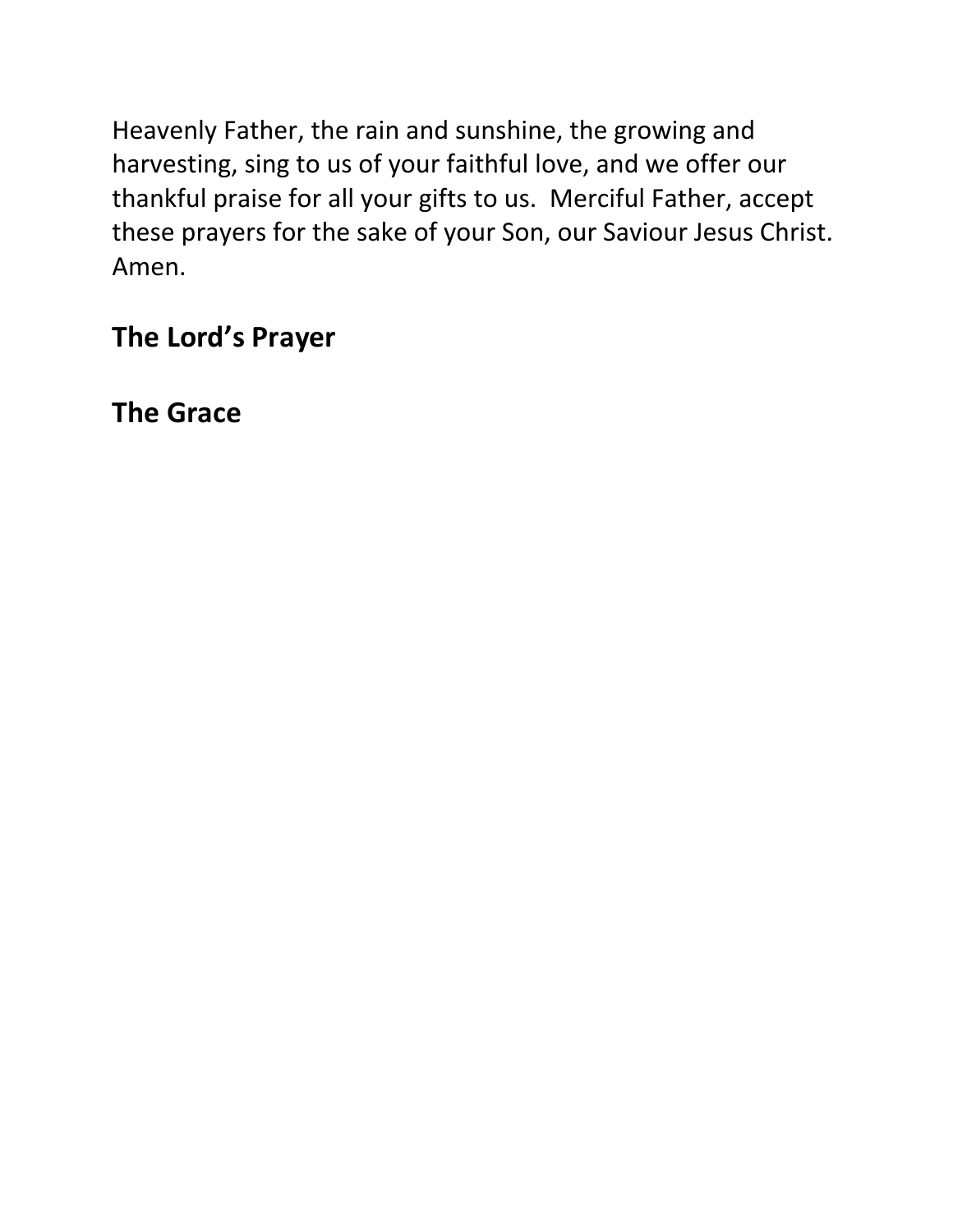## **July 19, 2020 7th Sunday after Pentecost**

*When Jacob awoke from his sleep, he thought, "surely the Lord is in this place and I was not aware of it." Genesis 28: 16*

#### **Scripture Readings:**

Genesis 28: 10-19a Psalm 139: 1-11, 22-23 Romans 8: 12-25 Matthew 13: 24-30, 36-43

These scriptures tell me that sometimes in life we get so busy we don't see God in certain situations until we were past them. Just like Jacob's dream, we lose sight, but God is always with us, and He knows everything about us. After all, He is our creator. There are many things in this world that will tempt us to stray away from God, but if we keep His word and follow His plan for our lives, He will provide and guide us to where we should be on this journey. He will prepare us for the kingdom of heaven to be with Him for ever.

**Collect:** Almighty God, your Son has opened for us a new and living way into your presence. Give us pure hearts and constant wills to worship you in spirit and in truth; through Jesus Christ our Lord, who lives and reigns with you and the Holy Spirit, one God, now ands for ever.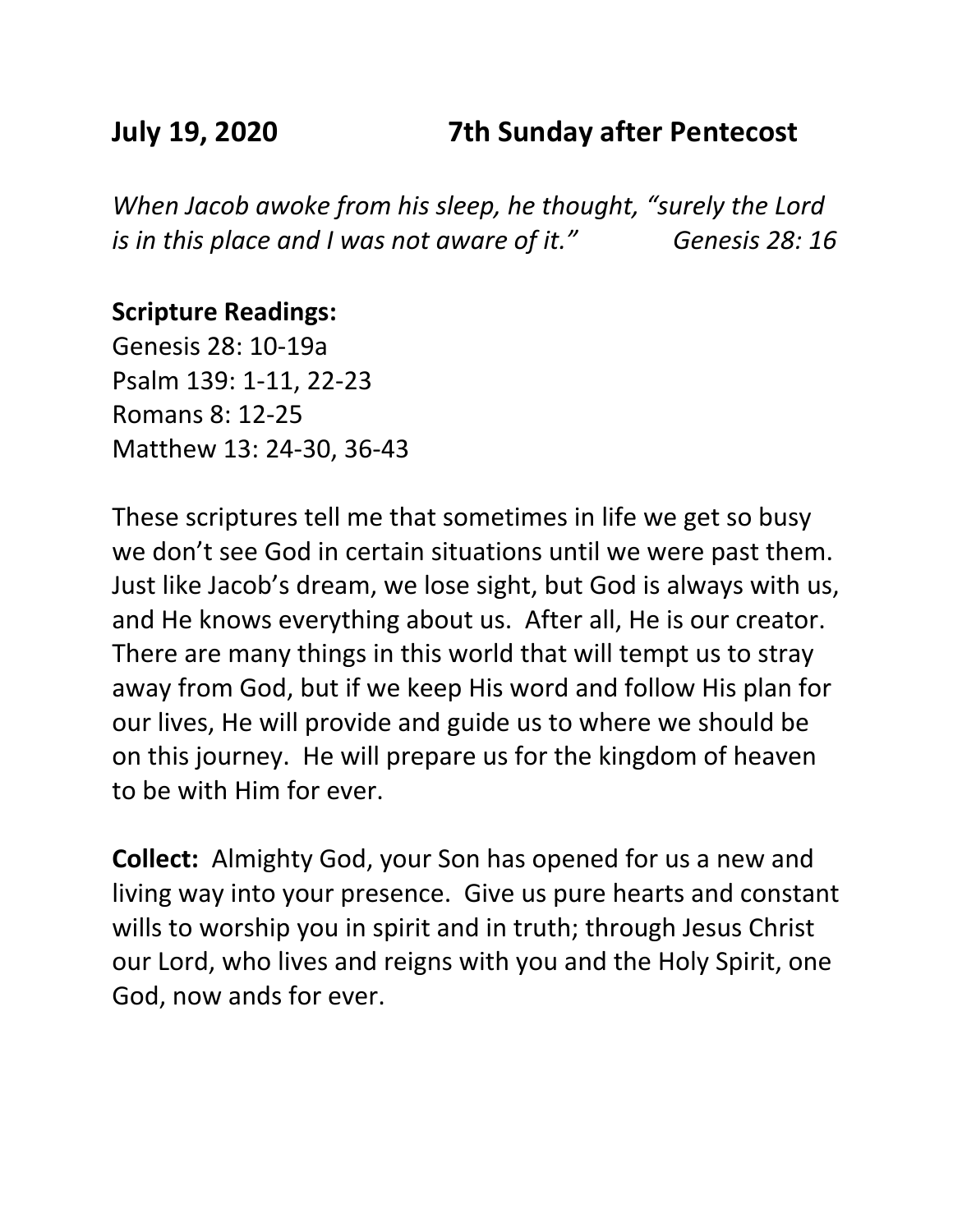God has drawn us down many routes to this shared worship today. Let us still our bodies and alert our minds and hearts in His presence.

Heavenly Father, we are only the Body of Christ because your spirit binds us together with your life. Give us real love and concern for one another, supportive and encouraging, without malice or bickering, so we can be sent out strong in our weakness and littleness.

Give us your grace: to hear your word with joy.

Heavenly Father, all the kingdoms and states are answerable to your authority, and much evil is allowed to flourish through the silence of good people. Give us all the courage to speak out your truth, whether it is popular or not.

Give us your grace: to hear your word with joy.

Heavenly Father, be in all our listening at home, on the phone, at school, and at work. May we give our full attention to you and to one another, happy to grow wiser through each conversation.

Give us your grace: to hear your word with joy.

Heavenly Father, we pray for those whose pain screams silently and incessantly; for those who have no one to confide in, no one to listen. We pray for your love to enfold them, and your healing to transform them.

Give us your grace: to hear your word with joy.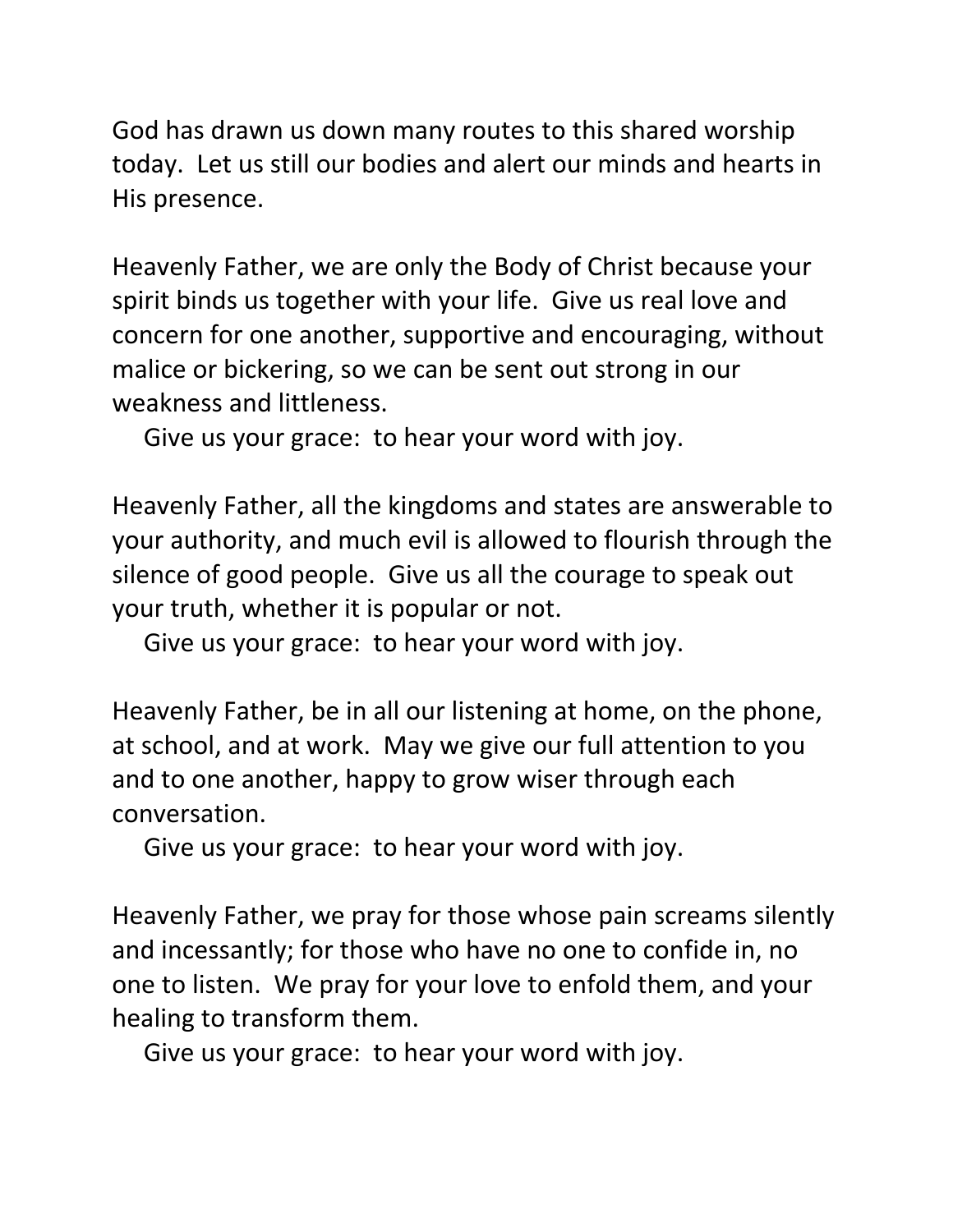Heavenly Father, prepare us all during this life for the life to come. We commend to your keeping all those who have recently made their journey through death.

Give us your grace: to hear your word with joy.

Heavenly Father, we thank you for making your ways known to us, guiding us into your truth. Merciful Father, accept these prayers for the sake of your Son, Jesus Christ our Saviour. Amen.

## **The Lord's Prayer**

## **The Grace**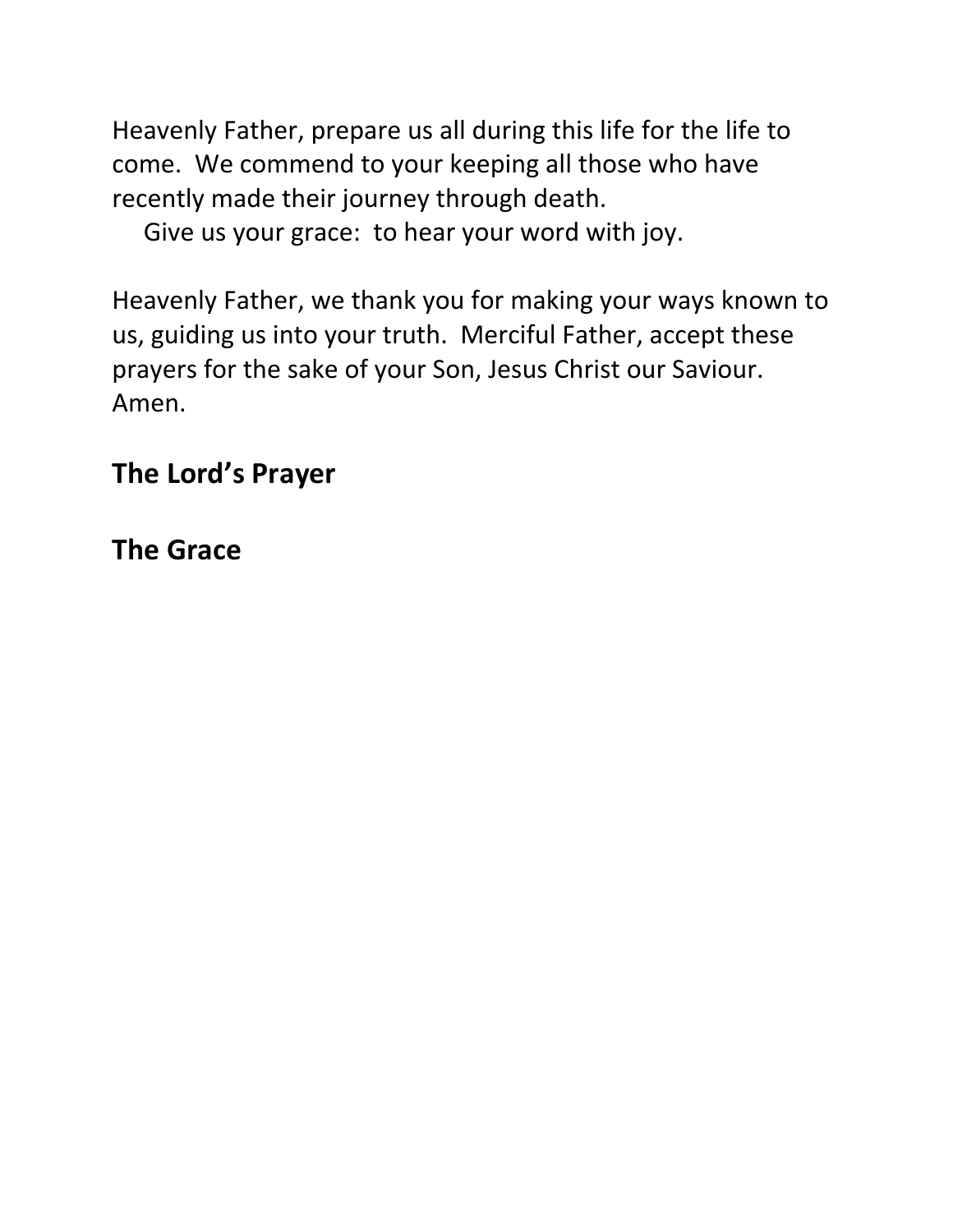## **July 26, 2020 8th Sunday after Pentecost**

*For I am convinced that neither death nor life, neither angels nor demons, neither the present nor the future, nor any powers, neither height nor depth, nor anything else in all creation will be able to separate us from the love of God that is in Christ Jesus our Lord.*

### **Scripture Readings:**

Genesis 29: 15-28 Psalm 105: 1-11 Romans 8: 26-39 Matthew 13: 31-33, 44-52

These scriptures foretell the message of love, patience, thanksgiving and fulfillment of the kingdom of God. It is all connected to the glorification of Jesus to the eternal kingdom that awaits us all if we but persevere under trials and tribulations of life. God's love is worth the patience, praise and thanksgiving.

**Collect:** O God, the protector of all who trust in you, without whom nothing is strong, nothing is holy, increase and multiply upon us your mercy, with you as our ruler and guide, we may so pass through things temporal, that we lose not the things eternal; through Jesus Christ our Lord, who lives and reigns with you and the Holy Spirit, one God, for ever and ever.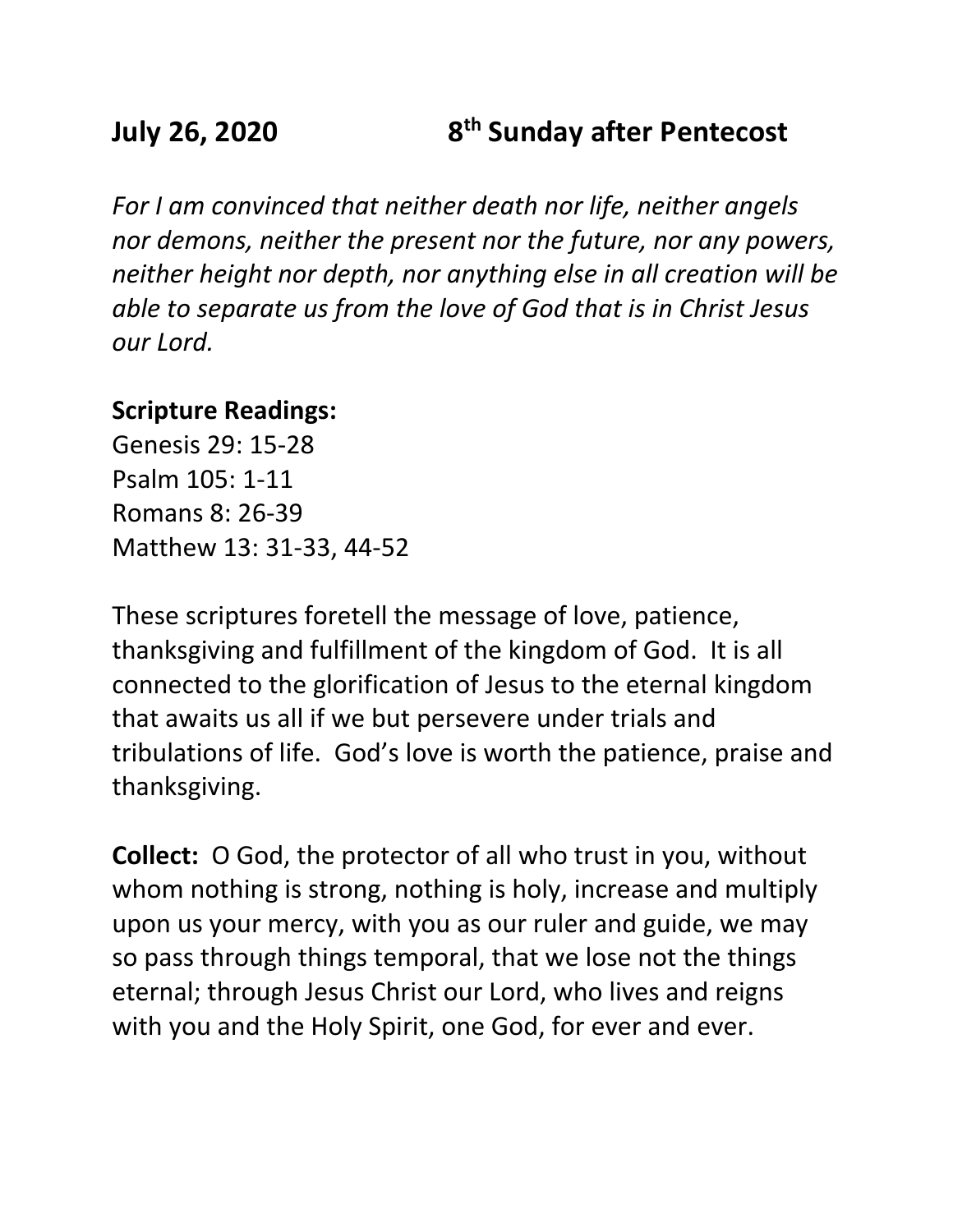Jesus, the teacher, enables the ordinary, unlearned people to understand God's wisdom, the eternal laws of the Father's Kingdom. May the spirit pray through us as we try to put in words the longings of our hearts for the church and for the world.

Father, we thank you for all who have helped us to pray and to grasp something of your great love and power. We ask your blessing and empowering for all who teach and minister in your name. We ask for our Sunday worship to be an overflowing of our daily walk with you, an expression of our deepening love.

Lord of all creation: teach us your ways.

Father, we thank you for the beauty and diversity of the created world we inhabit. We ask for the wisdom to tend it carefully, respecting the natural laws, and sharing the resources, listening to the weak as well as the strident, the poor as well as the affluent and powerful.

Lord of all creation: teach us your ways.

Father, we thank you for the candor and innocence of the very young, and the joy of friendship; for all with whom we share our daily life, and those we love but seldom meet. We ask for hearts that are skilled in listening, so that we discern and respond to the real agendas, and remember that a conversation is a two way street.

Lord of all creation: teach us your ways.